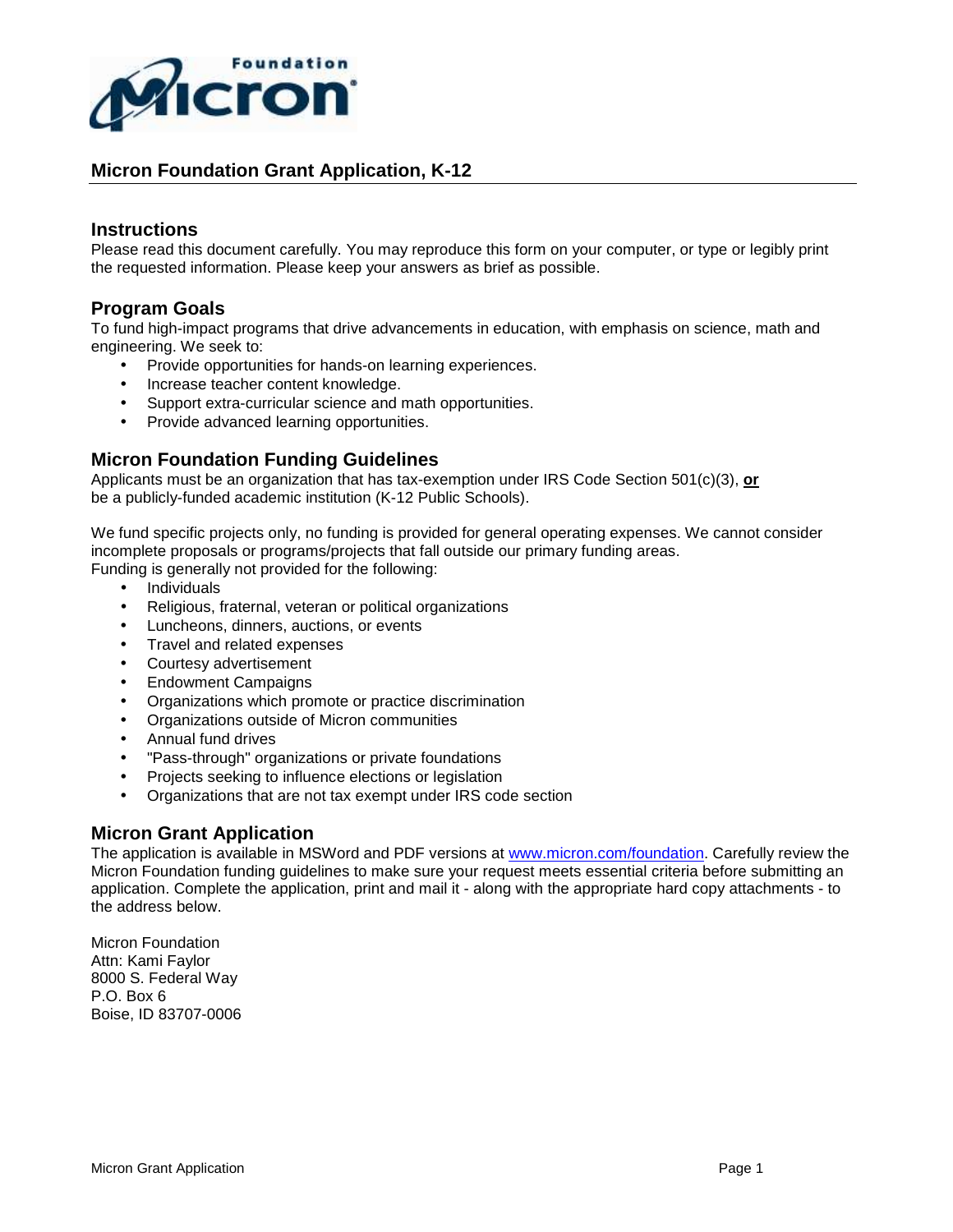

**All grant applicants:** Please complete all of Section I, include the required attachments (as outlined in Section III), and sign and date the application.

**If the grant request is more than \$10,000:** Also complete all of Section II.

# **I. All Grant Applicants: Complete Section I.**

|                                                                                                                                                                                                                                  | Federal Tax Identification Number: The Contract of the Contract of the Contract of the Contract of the Contract of the Contract of the Contract of the Contract of the Contract of the Contract of the Contract of the Contrac |
|----------------------------------------------------------------------------------------------------------------------------------------------------------------------------------------------------------------------------------|--------------------------------------------------------------------------------------------------------------------------------------------------------------------------------------------------------------------------------|
| Address: Address: Address: Address: Address: Address: Address: Address: Address: Address: Address: Address: Address: Address: Address: Address: Address: Address: Address: Address: Address: Address: Address: Address: Addres   |                                                                                                                                                                                                                                |
|                                                                                                                                                                                                                                  |                                                                                                                                                                                                                                |
|                                                                                                                                                                                                                                  |                                                                                                                                                                                                                                |
|                                                                                                                                                                                                                                  | Organization Web Address: Manual Manual Manual Manual Manual Manual Manual Manual Manual Manual Manual Manual                                                                                                                  |
|                                                                                                                                                                                                                                  | Executive Director/Administrator (Mr. Mrs. Ms. Other): _________________________                                                                                                                                               |
|                                                                                                                                                                                                                                  |                                                                                                                                                                                                                                |
| E-Mail Address: No. 2006. The Mail Address: No. 2006. The Mail Address: No. 2006. The Mail Address:                                                                                                                              |                                                                                                                                                                                                                                |
|                                                                                                                                                                                                                                  | Primary Contact, if other than above (Mr. Mrs. Ms. Other): ______________________                                                                                                                                              |
|                                                                                                                                                                                                                                  |                                                                                                                                                                                                                                |
|                                                                                                                                                                                                                                  |                                                                                                                                                                                                                                |
| 2. Type of Request (check one): □ Event sponsorship □ Program/Project □ Other                                                                                                                                                    | 3. Briefly describe the program or project for which the organization seeks support.                                                                                                                                           |
| 4. Does the request address one of the Micron's funding priority areas? $\Box$ Yes<br>If yes, select one:<br>$\Box$ K-12 classroom math, science, or engineering programs<br>□Informal math, science, or engineering experiences | No<br>Teacher professional development<br>Special Community events                                                                                                                                                             |
| 5. Has the organization received a grant from Micron in the last five years? $\Box$ Yes $\Box$ No<br>dates and amounts.<br>Date: _______________<br>\$<br>Date:<br>Date:                                                         | If yes, please list                                                                                                                                                                                                            |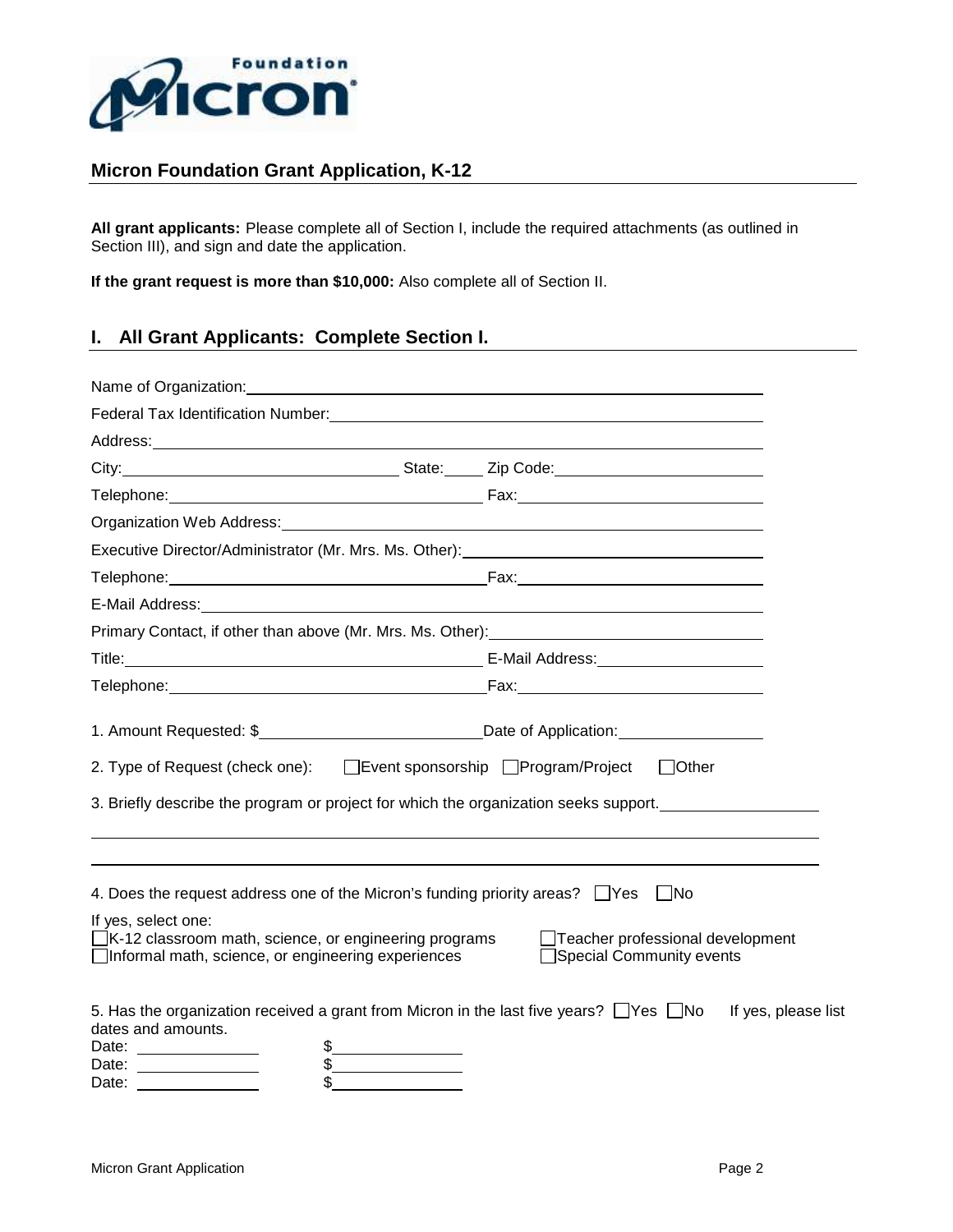

6. Please list any Micron employees involved in your organization and their roles.

7. Please provide a brief overview of the organization:

#### **Project Information**

- 1. What are the timelines for the project and for fundraising?
- 2. What is the budget for the program/project? \$

**Please attach a line item budget showing the total budget of the project and specifically how the grant would be used.** 

- 3. How does this effort address a community need? Please describe the community and clients that will benefit.
- 4. Please explain how you have measured or will measure the success of the program/project.

STOP: If the request is less than \$10,000, skip Section II. Please sign/date the application and include the required attachments.

# **II. If the Grant Request is over \$10,000: Complete Section II.**

#### **Financial Information**

- 1. The organization's current year budgeted expenses of \$ **are \$** are  $\%$  $\Box$ higher  $\Box$ lower than the previous year's actual expenses.
- 2. During the current fiscal year \$\_\_\_\_\_\_\_\_\_\_\_\_\_\_\_\_\_\_\_\_\_ or \_\_\_% of the total expense budget is for administrative/overhead and fundraising expenses.
- 3. Has the organization experienced an operating deficit (i.e., expenses exceeded revenues) in the last two years?  $\Box$  Yes  $\Box$  No If yes, what was the amount of the deficit?

Year Deficit \$

Year Deficit \$

Please explain the deficit(s) above and the plan for reducing or eliminating it. \_\_\_\_\_\_\_\_\_\_\_\_\_\_\_\_\_\_\_